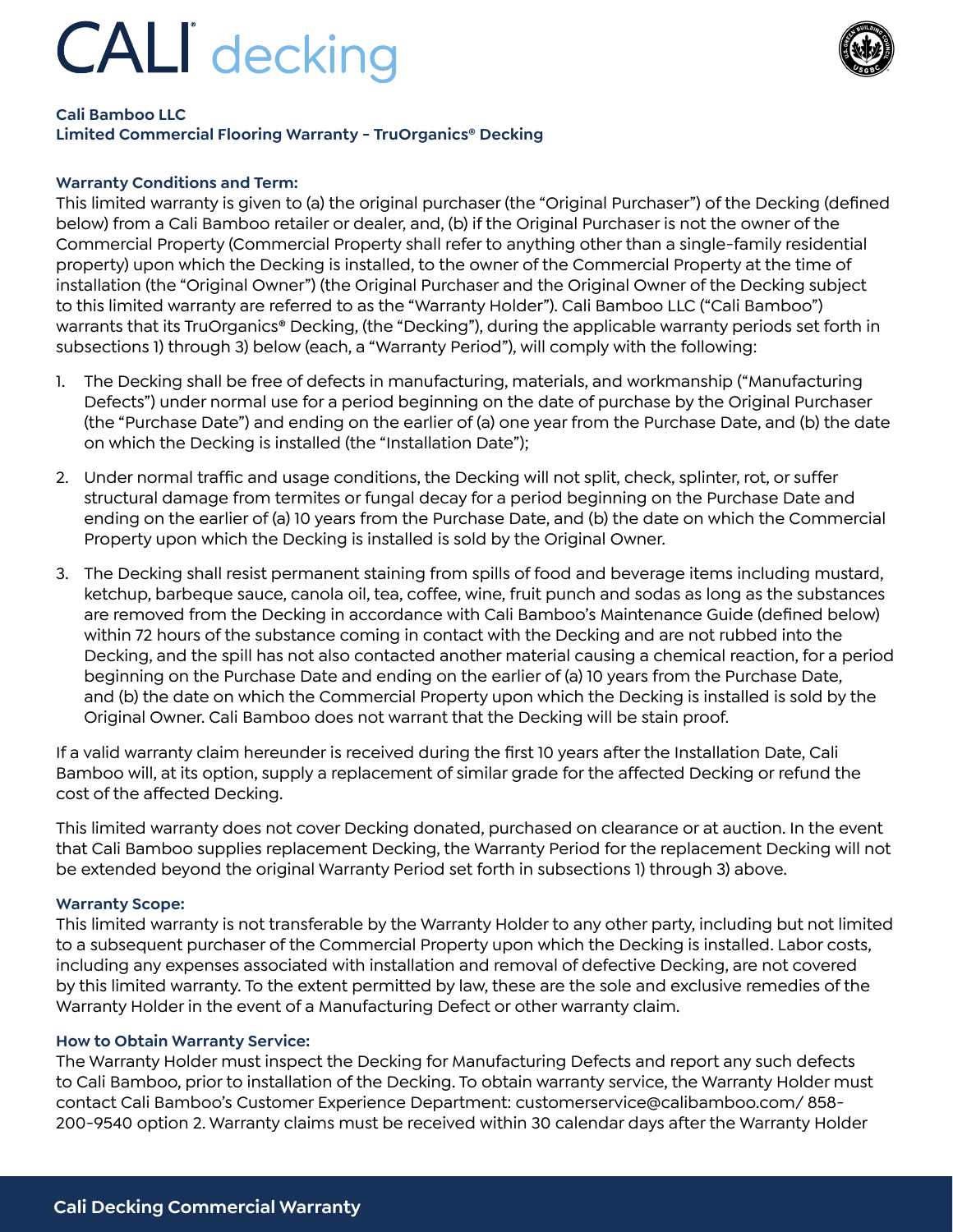# **CALI** decking



identifies the Manufacturing Defect or other basis for a warranty claim. To be covered under this Cali Bamboo limited warranty, the Warranty Holder must provide documentation of a sales order and proof that the Decking was properly installed in accordance with the Installation Guide (defined below).

It is a condition of this limited warranty that Cali Bamboo will, at its request, be permitted to inspect the Decking to verify the Warranty Holder's warranty claims within a reasonable period after its receipt of the Warranty Holder's warranty claim. Alternatively, Cali Bamboo may retain a certified and independent inspector ("Inspector") to verify the Warranty Holder's warranty claims and/or may require that a sample of the defective materials be sent to a third-party laboratory for testing ("Testing"). Notwithstanding the foregoing, the determination of the Inspector or Testing regarding the warranty claim is not binding on either Cali Bamboo or on the Warranty Holder. A determination that does not verify the warranty claim shall not affect the Warranty Holder's right to submit its claim to arbitration in accordance with the terms of the Arbitration Agreement (as defined in Cali Bamboo's Terms and Conditions of Purchase), and a determination that verifies the warranty claim shall not preclude Cali Bamboo from deciding that the Warranty Holder's warranty claim is not valid. The performance of the inspection or Testing, however, if requested by Cali Bamboo and assuming that Cali Bamboo advances the full cost of the inspection or Testing as described above, is a requirement for the Warranty Holder to submit a warranty claim to arbitration under the Arbitration Agreement.

For specific instructions on how to obtain warranty service for defective Decking, visit the Cali Bamboo website https://www.calibamboo.com/bamdeck-warranty/

### **Warranty Exclusions and Limitations:**

This limited warranty covers Decking that is both (i) installed with strict adherence to Cali Bamboo's installation guide found online at https://www.calibamboo.com/content/installation/instructions/ truorganics\_installation\_guide.pdf. (the "Installation Guide") and (ii) maintained in accordance with Cali Bamboo's care and maintenance guidelines found online at https://www.calibamboo.com/content/ installation/care\_maintenance/Cali-Bamboo-TruOrganicsCare-and-Maintenance.pdf (the "Maintenance Guide"). Cali Bamboo will provide copies of these guides upon request by the Warranty Holder. This limited warranty only applies when the Decking is used under normal traffic and other usage conditions.

The limited warranty for Manufacturing Defects does not apply after the Warranty Holder has installed the Decking.

## **This limited warranty does not extend to or cover:**

(a) any damage, warping, splits, cracks, chipping, or any other defect to the Decking caused by accidents, negligence, alterations, misuse, abuse, improper storage, or improper installation including, but not limited to, improper gapping;

(b) Decking damage caused by any act of God (such as flooding, hurricanes, earthquakes, lightning, etc.), or any environmental condition (such as air pollution, mold, mildew, etc.);

(c) Decking damage caused by movement, distortion, collapse or settling of the ground or supporting structure on which the Decking is installed;

(d) Decking damage caused by using the Decking beyond normal use, or in an application not recommended by Cali Bamboo's Installation and Maintenance Guides or local building codes;

(e) staining or discoloration due to spills of food or beverages not removed in accordance with Cali Bamboo's Maintenance Guide within 72 hours of contact with the Decking, that have been rubbed into the Decking by interactions with another item, such as metal furniture, or due to contact by the spill with another material causing a chemical reaction;